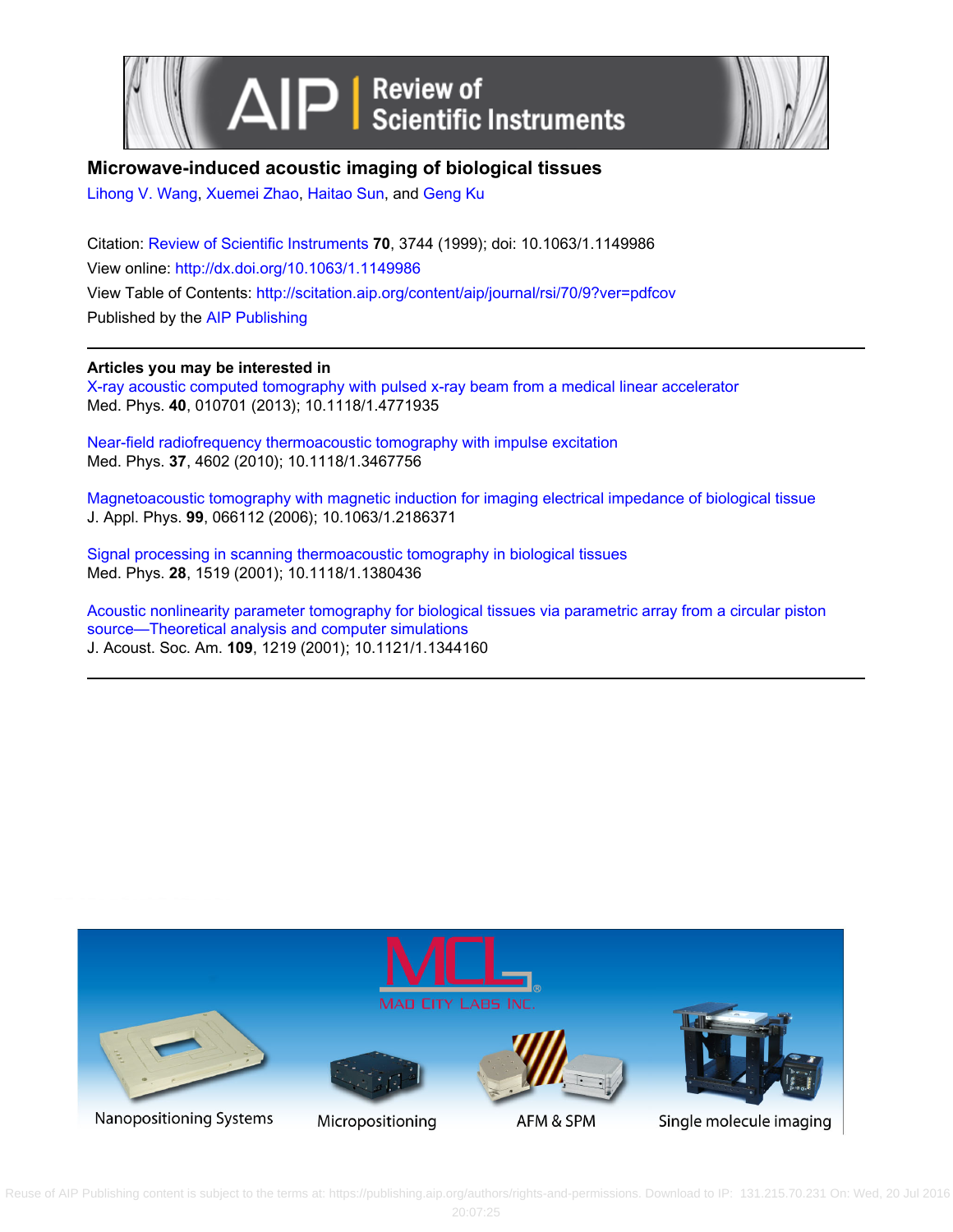# **Microwave-induced acoustic imaging of biological tissues**

Lihong V. Wang, Xuemei Zhao, Haitao Sun, and Geng Ku

*Optical Imaging Laboratory, Biomedical Engineering Program, Texas A&M University, College Station, Texas 77843-3120*

(Received 19 March 1999; accepted for publication 15 June 1999)

We present tomographic imaging of biological tissues by use of microwave-induced acoustic signal. It was demonstrated that the acoustic signal was proportional to the intensity of the incident microwave and was related to the absorption property of microwave in the medium. Pulsed microwave radiation was used to illuminate the samples. Absorbed microwave energy caused thermoelastic expansion that radiated acoustic waves. A focused ultrasonic transducer detected the time-resolved acoustic signals. Each acoustic signal was converted into a one-dimensional image. A linear scanning of the ultrasonic transducer yielded multiple one-dimensional images, which formed a two-dimensional image. The imaging contrast is based on the difference in the dielectric constants among biological tissues. Because of the large contrast in microwave absorption among different tissue types, microwave-induced acoustic tomography could potentially provide a new modality for detecting early-stage cancers. © 1999 American Institute of Physics. [S0034-6748(99)04709-7]

### **I. INTRODUCTION**

Microwave imaging of biological tissues has been investigated for a number of years. $1-5$  The advantages of the technique include the use of nonionizing radiation and high imaging contrast. However, the technique has had difficulties in multichannel detection of microwave without cross coupling, in the reconstruction algorithms, and in achieving good spatial resolution. Ultrasound imaging (ultrasonography), an established medical imaging modality, can yield good spatial resolution but has poor contrast. Microwave-induced acoustics (MIA) may bridge the gap and combine the advantages of the two types of radiation.

The phenomenon that pulsed microwave generates acoustic signals in lossy media has been recognized since long ago. This phenomenon was called microwave auditory or MIA. MIA was used to quantify physical parameters in media such as the power density and the concentration of a given substance. $6-8$  MIA was also employed by several investigators in the 1980s for imaging of biological tissues or tissue phantoms. $9-14$  However, these early works did not produce any tomographic or depth-resolved images. Recently, images of biological tissue were reconstructed based on MIA.<sup>15–18</sup> This approach requires measurements of a large amount of data around the tissue and expensive computation following the data acquisition.

Microwave-induced acoustic imaging (MIAI) is based on the detection of the acoustic signals generated by microwave in the samples. Pulsed microwave radiation is used to illuminate the samples. Absorbed microwave energy causes thermoelastic expansion that radiates acoustic waves. An ultrasonic transducer or an array detects the time-resolved acoustic signals. Although MIAI shares similar principles with the photoacoustic imaging in the optical-wavelength region,<sup>19–22</sup> MIAI may have broader applications in medical imaging because microwave has a greater contrast and a deeper penetration depth in biological tissues than light.

The electric field strength in a lossy media is attenuated exponentially as

$$
E = E_0 \exp(-\alpha z),\tag{1}
$$

where  $E_0$  is the electrical field at the sample surface,  $E$  is the electrical field at the depth *z*, and  $\alpha$  is the electric-field absorption coefficient expressed as

$$
\alpha = \omega \sqrt{\frac{\mu \varepsilon}{2} \left( \sqrt{1 + \left( \frac{\sigma}{\omega \varepsilon} \right)^2} - 1 \right)},
$$
 (2)

where  $\omega$  is the angular frequency,  $\mu$  is the permeability,  $\varepsilon$  is the permittivity, and  $\sigma$  is the conductivity. The induced acoustic pressure is expected to depend on the intensity of microwave and the complex dielectric constant of the material. In the frequency range of 0.1–10 GHz, the dielectric constant (ratio of the permittivity in material to that in vacuum) has a value of  $5-70$  for soft tissues, and the conductivity has a value of  $0.02-3$  s/m.<sup>23-25</sup> The dielectric properties of tissue determine the absorption of microwave at various frequencies of microwave. At 9.4 GHz, the penetration depths, which are the inverse of the absorption coefficients, are 3.4 and 0.35 cm for fat and muscle, respectively; while at 500 MHz, the penetration depths for fat and muscle are 23.5 and 3.4 cm, respectively.<sup>26</sup> Most of the other soft tissues have an absorption coefficient in between those of muscle and fat. This wide range of values can provide an extremely high imaging contrast for biological tissues.<sup>2</sup> Therefore, MIAI may potentially be used to detect earlystage cancers.

We here present our study on MIAI toward biomedical applications. First, some basic properties of MIA were examined using various tissue phantoms. Then, twodimensional cross sections of biological tissues were imaged using MIAI. Our imaging approach differs significantly from the prior arts in MIAI. Lateral resolution was achieved by use of a focused ultrasonic transducer. Axial resolution was

Reuse of AIP Publishing content is subject to the terms at: https://publishing.aip.org/authors/rights-and-permissions. Download to IP: 131.215.70.231 On: Wed, 20 Jul 2016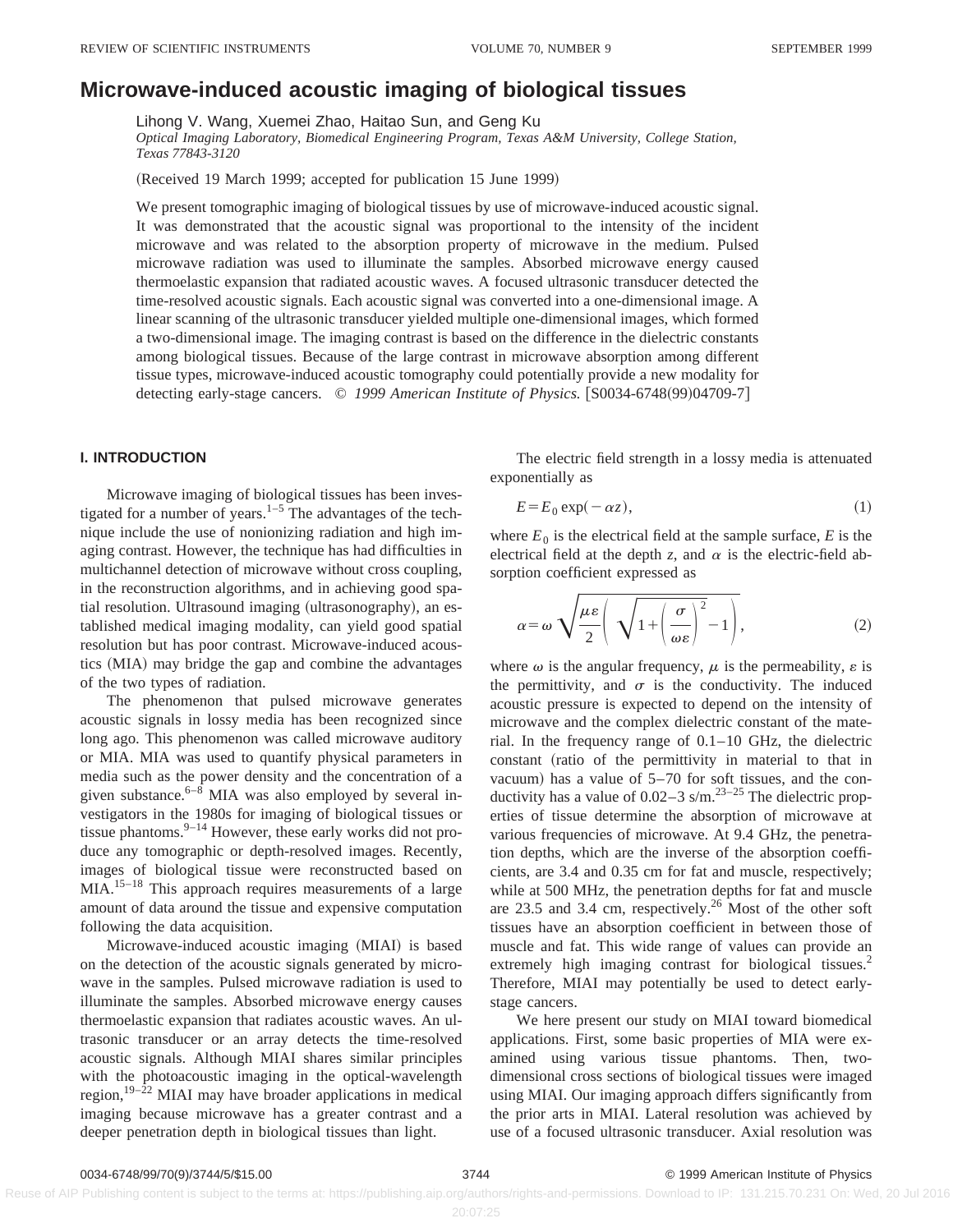

FIG. 1. Experimental setup.

obtained by measuring the temporal profiles of the microwave-induced acoustic signals. Depth-resolved tomographic images were acquired directly without resorting to image reconstruction.

#### **II. EXPERIMENTAL SETUP**

The experimental setup used for this study is shown in Fig. 1. A Cartesian coordinate system was set up for reference. The *z* axis was along the ultrasonic axis pointing upward. The *x* axis was perpendicular to the drawing plane and pointed outward. The *y* axis was in the drawing plane pointing to the right. A 9.4-GHz microwave generator transmitted microwave pulses of 10-kW peak power into the mineral oil bath through an *X*-band 16-dB horn antenna. The aperture of the horn antenna was 55 mm long and 74 mm wide. The pulse width of microwave was set to either 2.2 or 0.6  $\mu$ s in our experiments. A function generator (DS345, Stanford Research System) was employed to trigger the microwave generator and control its pulse repetition frequency. The mineral oil bath was contained in a Plexiglas container and was fixed on a two-dimensional  $x$ -y translation stage (MD2, Arrick Robotics). A personal computer controlled the two stepper motors to drive the translation stage in the *x* and *y* directions. The object to be scanned was put on a Plexiglas stand inside the bath. Mineral oil has a very small absorption coefficient for microwave and allowed good acoustic coupling. Plexiglas has low microwave absorption as well. An ultrasonic transducer was immersed in the mineral oil facing the microwave antenna. Two ultrasonic transducers were used in this study. For the first one  $(V314,$  Panametrics), the central frequency of the ultrasonic transducer was 1 MHz, the bandwidth was 0.65 MHz, the diameter was 1.9 cm, and the focal length at 1 MHz was  $2.5$  cm. For the second one  $(V384,$ Panametrics), the central frequency was 3.5 MHz, the bandwidth was 2.5 MHz, the diameter was 0.64 cm, and the focal length at 3.5 MHz was 1.8 cm. The transducer was connected to a pulse amplifier (500PR, Panametrics). The amplified signal was recorded by an oscilloscope (TDS-640A, Tektronix) and transferred to a personal computer.

#### **III. RESULTS**

In order to study the dependence of the acoustic pressure on the microwave power, we tested a gel made of 5% gelatin and 95% water. The gel was a slab with a thickness of 8 mm and an area much greater than the receiving surface of the ultrasonic transducer. The gel was buried in the mineral oil



FIG. 2. Dependence of the microwave-induced acoustic pressure on the microwave energy density per pulse. The test sample was an 8-mm-thick gel made of 5% gelatin and 95% water.

bath. The acoustic pressure versus the input energy density is plotted in Fig. 2. The input energy density was varied by adjusting the cathode current of the magnetron  $(M602,$ Toshiba) in the microwave generator. The result shows that the acoustic pressure increased linearly with the input density as expected.

In Fig. 3, the time-domain acoustic waveforms induced by the microwave in its full power and 12% of the full power are compared. The full-power microwave had a peak power of 10 kW and an energy density of 0.55 mJ/cm<sup>2</sup>. The 12% reduced source power yielded a surface energy density equivalent to the energy density at the penetration depth when the sample was illuminated with the full power. The signal-to-noise ratio at the penetration depth was expected to be about 3:1 when the full-power microwave was used in our system based on this measurement. This type of experiments may be used for selecting necessary microwave energy density in MIAI applications.

Three gel slabs were made of the same amount of gelatin  $(5\%)$  and different amounts of NaCl  $(0\%, 3\%, \text{ and } 5\%)$ . The dimensions of the slabs were 30, 30, and 10 mm in the *x*, *y*, and *z* directions, respectively. The ultrasonic transducer was scanned across each of the slabs along the *x* direction while



FIG. 3. Waveforms of the microwave-induced acoustic pressure when the sample was exposed to the full power of the microwave generator  $(0.55$  $mJ/cm<sup>2</sup>$ ) and to 12% of the full power.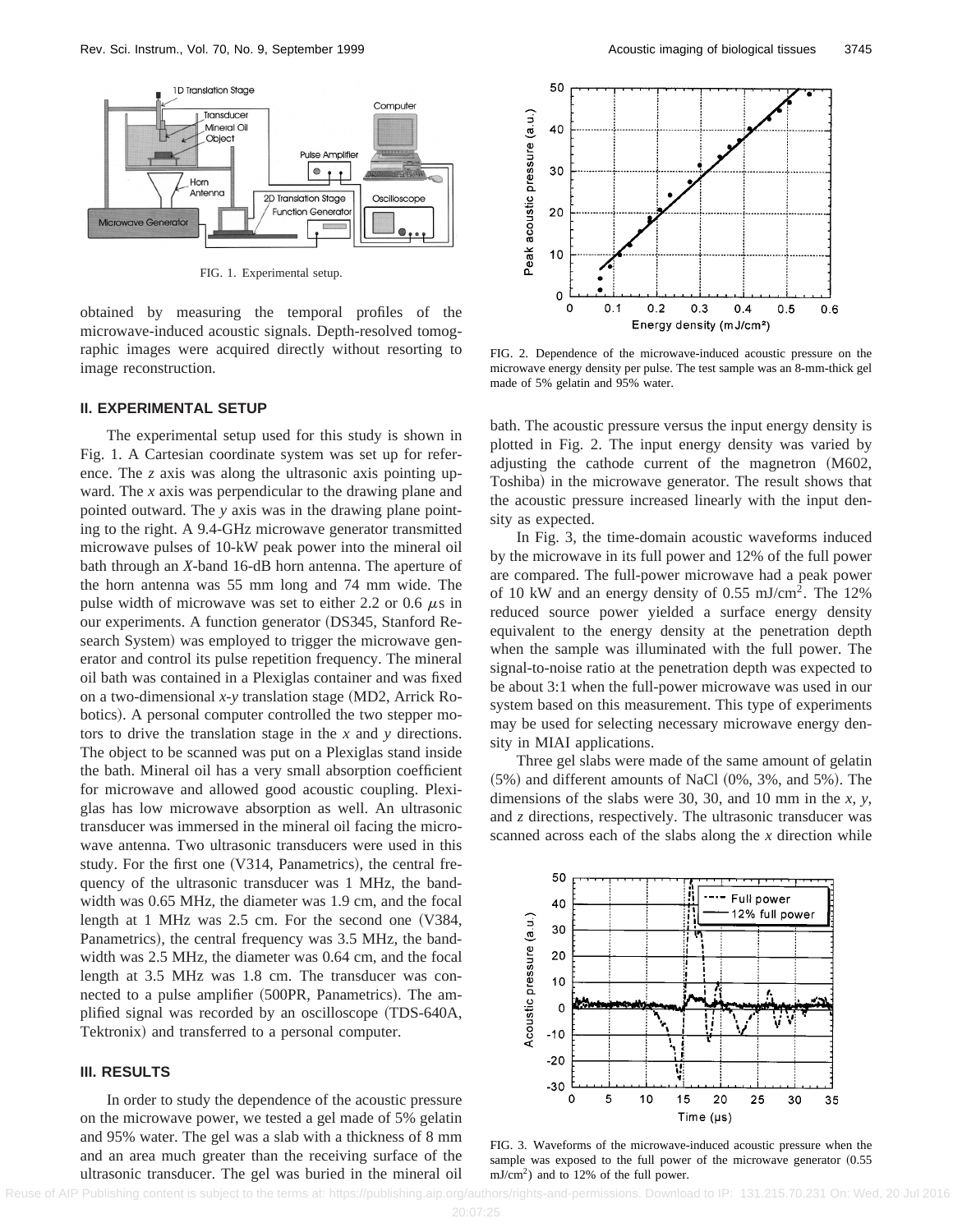

FIG. 4. One-dimensional images of the gel slabs that contain 0%, 3%, and 5% NaCl, respectively. The slabs were 30 mm wide and 10 mm thick, located between 0 and 30 mm on the horizontal axis.

the microwave-induced acoustic signals were recorded. Figure 4 shows the scanned one-dimensional images based on the peak amplitude of the acoustic signals from the bottom surface of the slabs. The peak amplitude increased with increased NaCl concentration because increasing NaCl led to an increase in the conductivity of microwave. According to Eq.  $(2)$ , the energy absorbed by the gel would increase with an increased conductivity and result in an increased acoustic amplitude. These three samples had similar values of acoustic impedance. This experiment demonstrated the contrast mechanism of MIAI compared with that of the conventional ultrasound imaging. MIAI depends on the difference in dielectric constant among different tissue types or materials, while ultrasound imaging depends on the difference in acoustic impedance. Therefore, MIAI has potential to image objects that are invisible with ultrasound imaging.

To examine soft tissue contrast, we scanned in the *x-y* plane a tissue sample containing muscle and fat. The dimensions of the sample were 60, 60, and 15 mm along the *x*, *y*, and *z* directions, respectively. The fat at the center of the sample was a 15-mm tall cylinder with a diameter of 16 mm. Figure  $5(a)$  shows a two-dimensional image based on the peak amplitude of the acoustic signals generated at the bottom surface of the sample. Figure  $5(b)$  shows a onedimensional image along the horizontal line across the center of the two-dimensional image. A good soft tissue contrast was observed, where the peak acoustic amplitude from the muscle was approximately six times as much as that from the fat.

Since the broad ( $\sim$ 2.2  $\mu$ s) microwave pulses and the low-frequency (1 MHz) ultrasonic transducer were used for the experiments shown in Figs. 4 and 5, the lateral resolution was not very good. If the microwave pulses are shortened and the bandwidth of the ultrasonic transducer is broadened, the frequency of the received acoustic signal would be increased leading to improved resolution. However, the key point of these two experiments was to study the contrast.

When a microwave pulse illuminated a sample and deposited energy into the sample, acoustic signals were generated wherever microwave energy was absorbed. The ultrasonic transducer detected the time of arrival signal of the



FIG. 5. (a) Two-dimensional surface image of a tissue sample by use of MIAI. The dark center of the image corresponded to the fat, the bright portion in the image corresponded to the muscle, and the outer black portion corresponded to the mineral oil background. (b) One-dimensional image along the horizontal line across the center of the two-dimensional image in  $(a).$ 

acoustic sources. The distance between the acoustic sources and the transducer was calculated by multiplying the time of arrival and the speed of sound in the medium. Therefore, a time-domain signal could be converted into a onedimensional image along the transducer axis (*z* axis). Scanning the transducer across the sample along the *x* or *y* axis would yield a two-dimensional cross-sectional image of the sample in the *x-z* or *y*-*z* plane.

Figure 6 shows a typical acoustic signal from a slice of fat tissue as a function of the relative time of arrival. The first pulse near 5  $\mu$ s came from the top surface of the fat tissue. The second pulse near 10  $\mu$ s originated from the bottom surface of the fat tissue. The third pulse near 15  $\mu$ s was from the downward propagating acoustic wave originated from the top surface but reflected by the bottom surface of the fat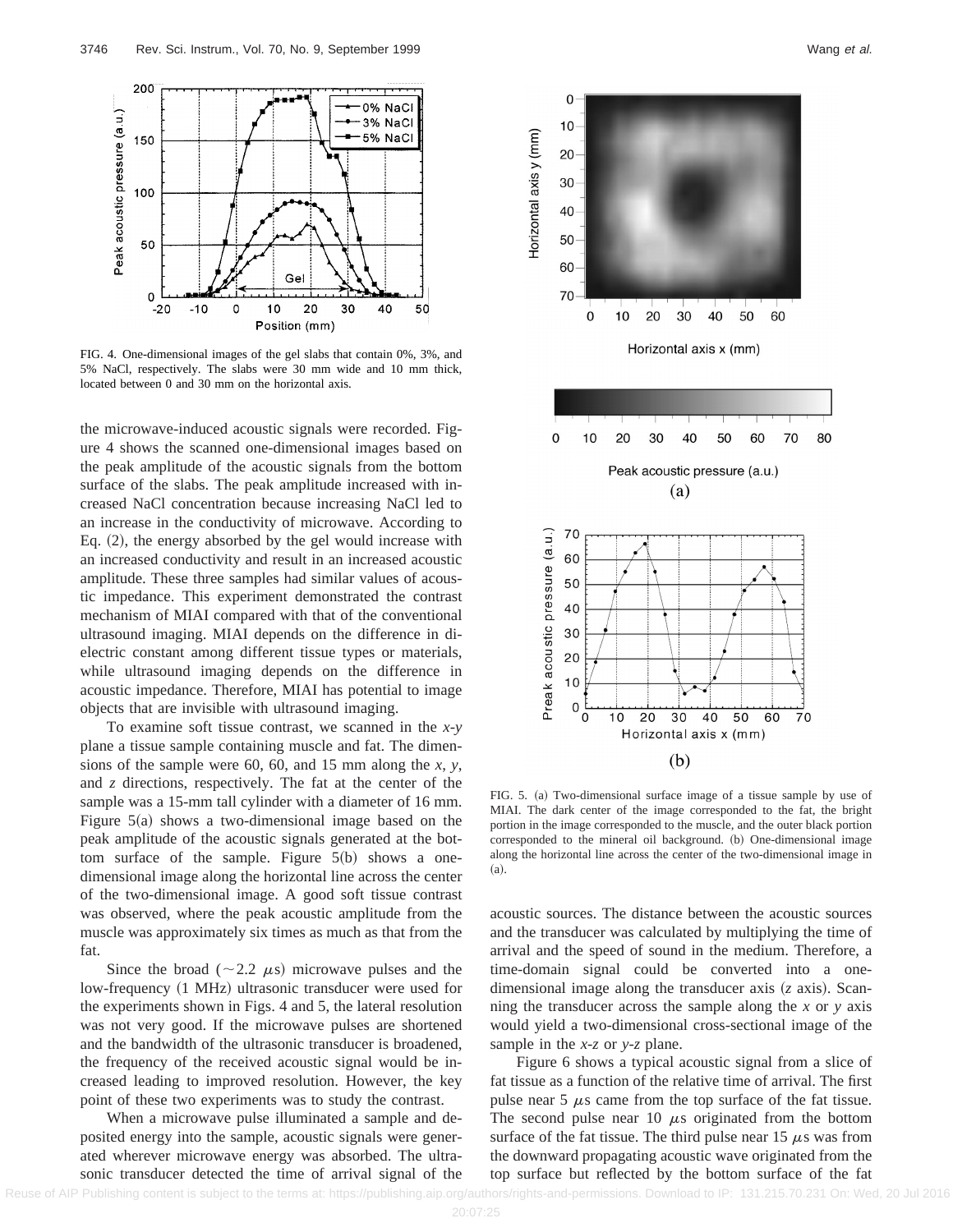

FIG. 6. Sample waveform of microwave-induced acoustic pressure in an 8-mm-thick fat tissue.

tissue. Because the thickness of the sample was 8 mm and the speed of sound was  $\sim 1.5$  mm/ $\mu$ s, the expected time interval between the adjacent pulses should be  $\sim$  5.3  $\mu$ s, which matched the observed values very well. The ultrasonic transducer had a central frequency of 3.5 MHz and a 6-dB bandwidth of 2.5 MHz. Therefore, the transducer acted as a band-pass filter and rejected the low-frequency acoustic signal originated between the two tissue boundaries.

The sample was translated along the *x* axis with a step size of 2.6 mm. At each step, the time-domain signal similar to that in Fig. 6 was recorded, which revealed the tissue structure along the *z* axis. Two-dimensional *x-z* crosssectional images were then formed by combining the recorded signals at all of the steps, where the negative portion of the signals was set to zero. Three different tissue samples were imaged. Figure  $7(a)$  shows the image of an 8-mm-thick fat slab. The top and bottom surfaces were clearly visible. Figure  $7(b)$  shows the image of an 8-mm-thick fat slab with a U-shaped ditch in the middle. The ditch had a width of 20 mm and a depth of 5 mm. The observed maximum thickness and minimum thickness in the image were 8 and 3 mm, respectively, which agreed with the actual size of the tissue sample. Figure  $7(c)$  shows the image of a similar 8-mm-thick fat slab with a U-shaped ditch in the middle filled with muscle. The bottom surface of the muscle was visible, but the top surface was invisible because of the high attenuation of microwave at 9.4 GHz in muscle. Microwave with lower frequencies would be necessary to image thicker tissue samples because of the deeper penetration depth of microwave at lower frequencies.

The axial resolution along the *z* axis was determined by the pulse width of the microwave and the bandwidth of the ultrasonic transducer. We observed that the 3.5-MHz ultrasonic transducer yielded better axial resolution than the 1-MHz transducer. For the results shown in Figs. 6 and 7, the pulse width of the microwave signal was 0.6  $\mu$ s, and the temporal width of the acoustic signal was limited to  $\sim$  1  $\mu$ s. The corresponding axial resolution was approximately 1.5 mm along the *z* axis under the present experimental conditions. The lateral resolution perpendicularly to the *z* axis was determined by the numerical aperture and the bandwidth of



FIG. 7. Two-dimensional tomographic images of samples with different shapes by use of MIAI.  $(a)$  An 8-mm-thick, 30-mm-wide fat tissue slab.  $(b)$ An 8-mm-thick fat tissue slab with a U-shaped ditch in the middle, which was 20 mm long and 5 mm wide. (c) A similar fat tissue slab as in (b) but having a ditch filled with muscle.

the ultrasonic transducer and by the pulse width of the microwave as well. The lateral resolution of our current setup was  $\sim$ 10 mm and was to be improved by optimizing the parameters of the ultrasonic transducer and the microwave transmitter. Synthetic aperture technique may be used to further improve the lateral resolution.<sup>22</sup>

## **IV. DISCUSSION**

Our experimental results demonstrated that microwaveinduced acoustic pressure was proportional to the intensity of the incident microwave. The difference in dielectric constant between different tissue types should provide good imaging contrast in MIAI, which is a different contrast mechanism from that in the conventional ultrasound imaging. We showed that the MIAI technique was able to generate tomog